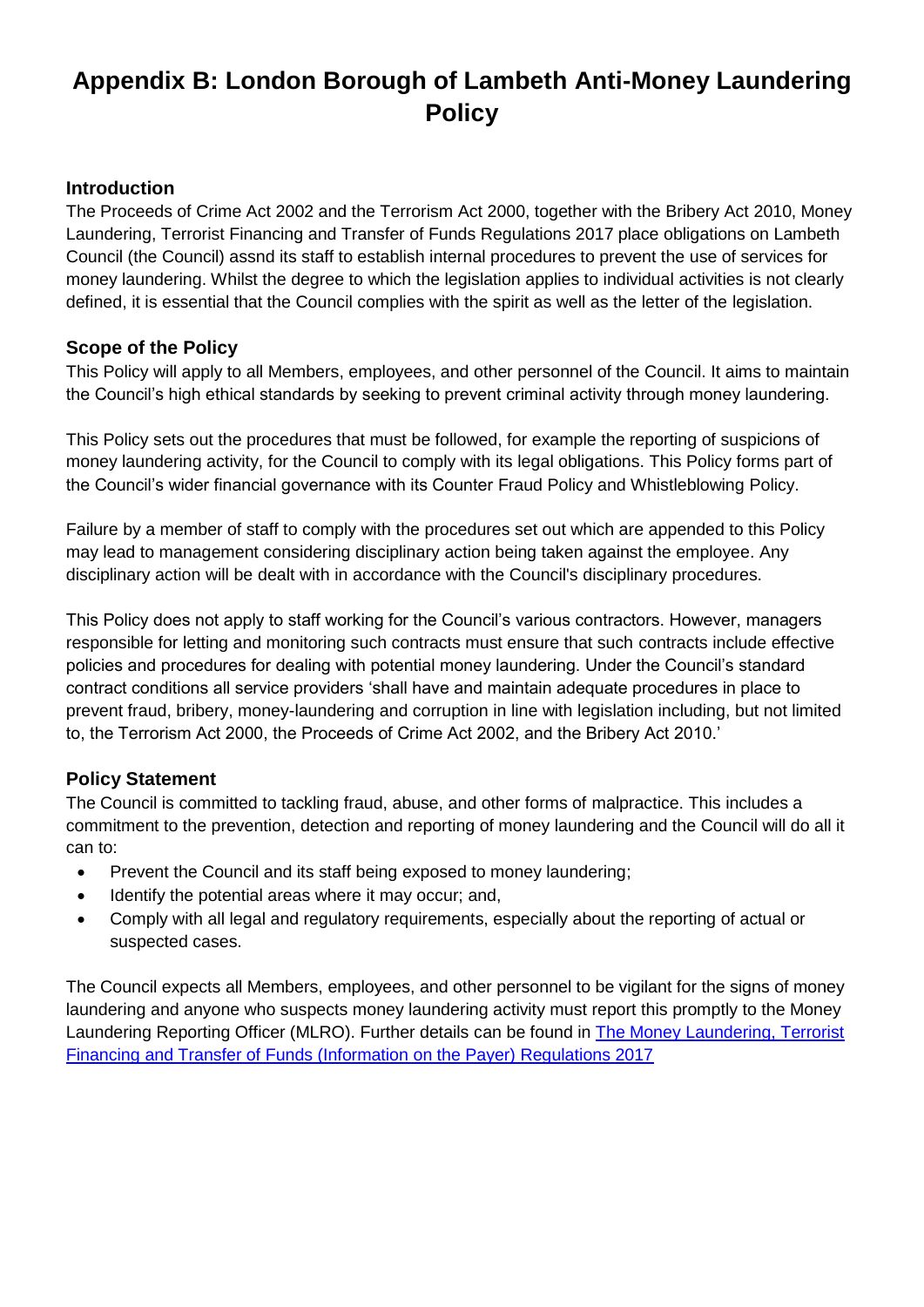# **London Borough of Lambeth Anti-Money Laundering Practice Note**

## **What is money laundering?**

Money laundering is a process which criminals employ to make it appear the money they have obtained fraudulently or by criminal means is legitimate. The three defined stages of money laundering are:

- **Placement:** represents the initial entry of the proceeds of crime into the financial system. Generally, this stage serves two purposes: it relieves the criminal of holding large amounts of cash, and it places the money into the legitimate financial system;
- **Layering:** a complex web of transactions to move money through the financial system. The primary purpose is to separate the illicit money from its source. This is done by the sophisticated layering of financial transactions that obscure the audit trail and sever the link with the original crime; and,
- **Integration:** money is returned to the criminal from what seem to be legitimate sources. Having been placed initially as cash and layered through several financial transactions, the criminal proceeds are now fully integrated into the financial system and can be used for any purpose.

Whilst Local Authorities are not directly covered by the requirements of the Money Laundering Regulations (MLR) 2017, even when undertaking regulated activities within the meaning of the Financial Services and Markets Act 2000 (Regulated Activities) Order 2001, it is prudent and responsible practice for local authorities to comply with the underlying spirit of the legislation and to have in place appropriate and proportionate anti-money laundering safeguards.

Companies covered by MLR carry out functions referred to as 'regulated activities.'

Proceeds of Crime Act 2002 (POCA) states that money laundering offences are:

- Concealing, disguising, converting, transferring, or removing from the UK any 'criminal property' (s327 POCA 2002);
- Becoming concerned in an arrangement which you know, or suspect facilitates the acquisition, retention, use or control of 'criminal property' by, or on behalf of, another person (s328 POCA 2002); and,
- Acquiring, using, or possessing 'criminal property' (s329 POCA 2002).

It is also an offence to fail to disclose knowledge or suspicion of money laundering where you acquired such knowledge or suspicion in the course of your work (Section 330 POCA). There are further offences of tipping off and prejudicing an investigation (Section 333A and Section 342 POCA). Criminal property can apply to anything of value that is the proceeds of crime, including cash, savings, vehicles, investment, land, and property.

Consequently, there is the potential for any member of staff to commit an offence if they suspect money laundering and either become involved with it in some way and/or do nothing. **It is extremely important that all staff are familiar with their legal responsibilities as serious criminal sanctions may be imposed for breaches of the legislation.**

#### **What are the Council's obligations?**

As an organisation undertaking 'regulated activities' the Council should have anti-money laundering policies and procedures in place to prevent money laundering and terrorist financing. These include:

- Appoint a Money Laundering Reporting Officer (MLRO) to receive disclosures from employees of money laundering activity;
- Make reports, as necessary, to the National Crime Agency (NCA);
- Implement procedures to prevent money laundering and terrorist financing risks;
- Maintain where appropriate new customer due diligence procedures;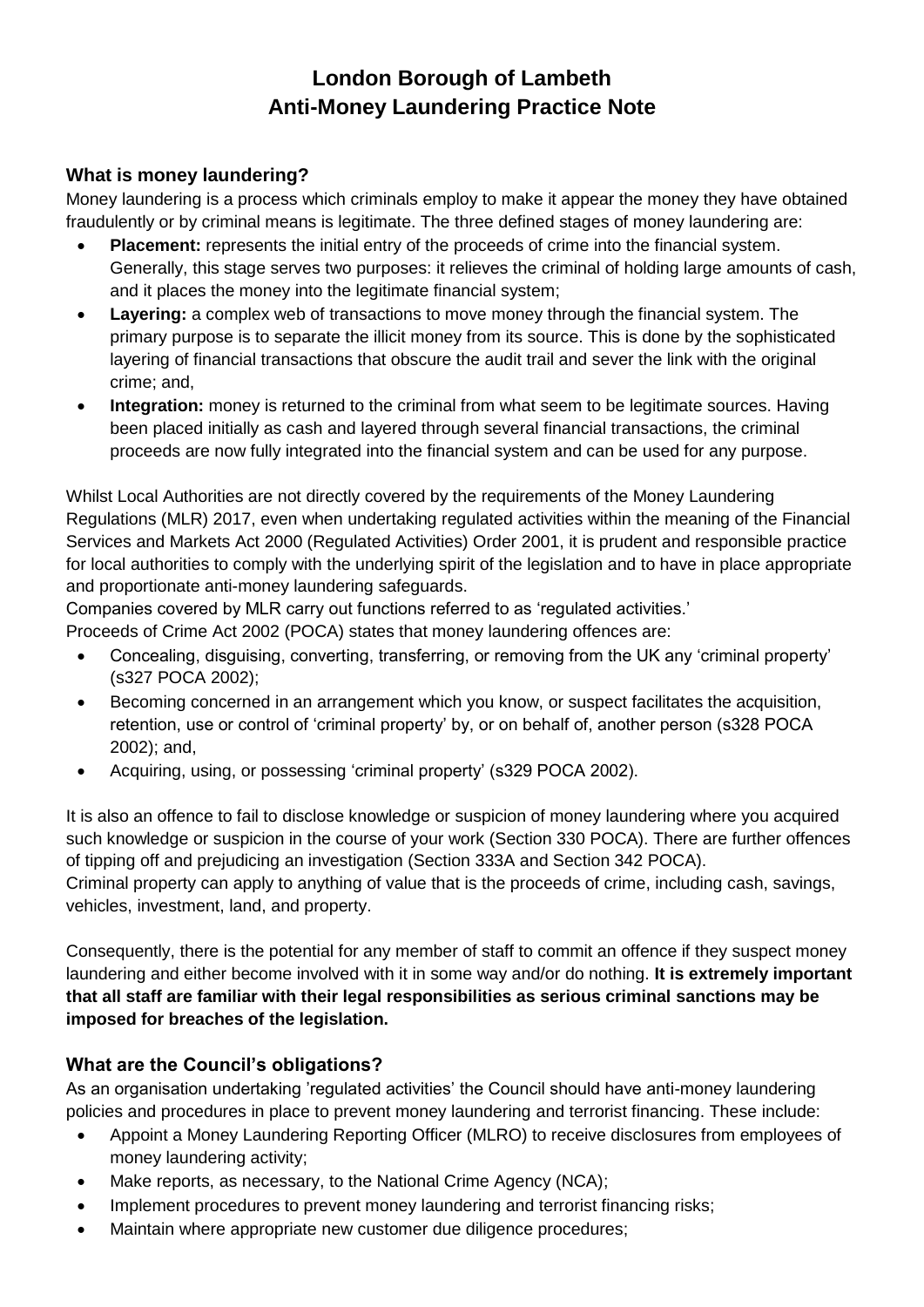- Maintain record keeping procedures;
- Provide training and awareness for relevant officers in roles where money laundering may be present; and,
- Document and update policies, controls, and procedures.

## **The MLRO**

The officer nominated to receive disclosures of suspected money laundering activity within the Council is, Michael O'Reilly, Counter Fraud Manager, on 07792 159928, or [moreilly2@lambeth.gov.uk](mailto:moreilly2@lambeth.gov.uk)

In the absence of the MLRO, Alan Emmerson, Senior Investigations Officer, is authorised to deputise for him. Alan can be contacted at the above address or on 07960 956018 or [aemmerson@lambeth.gov.uk](mailto:aemmerson@lambeth.gov.uk)

# **The Disclosure Procedure - Reporting to the MLRO**

Where you know or have reason to suspect money laundering activity is taking place or has taken place you must disclose this as soon as practicable to the MLRO. Any disclosure must be made on the day of the information coming to your attention, or on the next working day, rather than weeks or months later. **Should you not do so, then you may be liable to prosecution.**

The disclosure to the MLRO should be made using the [Money Laundering Reporting Form.](https://lambeth.sharepoint.com/:w:/r/teams/hub01/iacf/_layouts/15/Doc.aspx?sourcedoc=%7B0171A66D-EF49-47DC-AD4A-DC3DF8729F26%7D&file=Money%20Laundering%20Reporting%20Form.docx&action=default&mobileredirect=true) The disclosure should include as much detail as possible, for example:

- Full details of the person(s) involved. This should include where known names, dates of birth, address, company names, phone numbers etc.;
- Full details of the nature of their/your involvement;
- The date(s) of the activity of concern, whether these are on-going or imminent;
- Where and how the incident(s) took place;
- The (likely or actual) amount of money or assets involved; and,
- Any other available information that will enable the MLRO to make an evaluation.

The completed disclosure form should be e-mailed to [moreilly2@lambeth.gov.uk.](mailto:moreilly2@lambeth.gov.uk) Any supporting documentation should be attached to the e-mail. If this is not possible, please contact the MLRO or deputy MLRO to arrange the delivery of any evidence. **You must not under any circumstances, make any further enquiries yourself.**

You should not voice any suspicions to the person(s) you suspect of money laundering without the specific consent of the MLRO. In doing so you may commit the offence of 'tipping-off'.

The MLRO will evaluate the evidence and undertake any further investigations to determine whether a report to the NCA is required. These enquiries will be undertaken confidentially to avoid tipping off those involved. The MLRO may also need to discuss the report with the individual making the initial disclosure.

Once the MLRO has completed evaluating the disclosure report, together with any other information gathered, a timely determination will be made to establish:

- If there is actual or suspected money laundering taking place;
- If there are reasonable grounds to know or suspect that that is the case; and,
- Whether the MLRO needs to seek the consent of the NCA for a particular transaction to proceed.

In cases where consent from the NCA is required for a transaction to proceed, the transaction must not be undertaken or completed until the NCA have given their consent. When the MLRO determines that there are no reasonable grounds for suspecting money laundering, the report will be endorsed accordingly, and consent given for the transactions to proceed.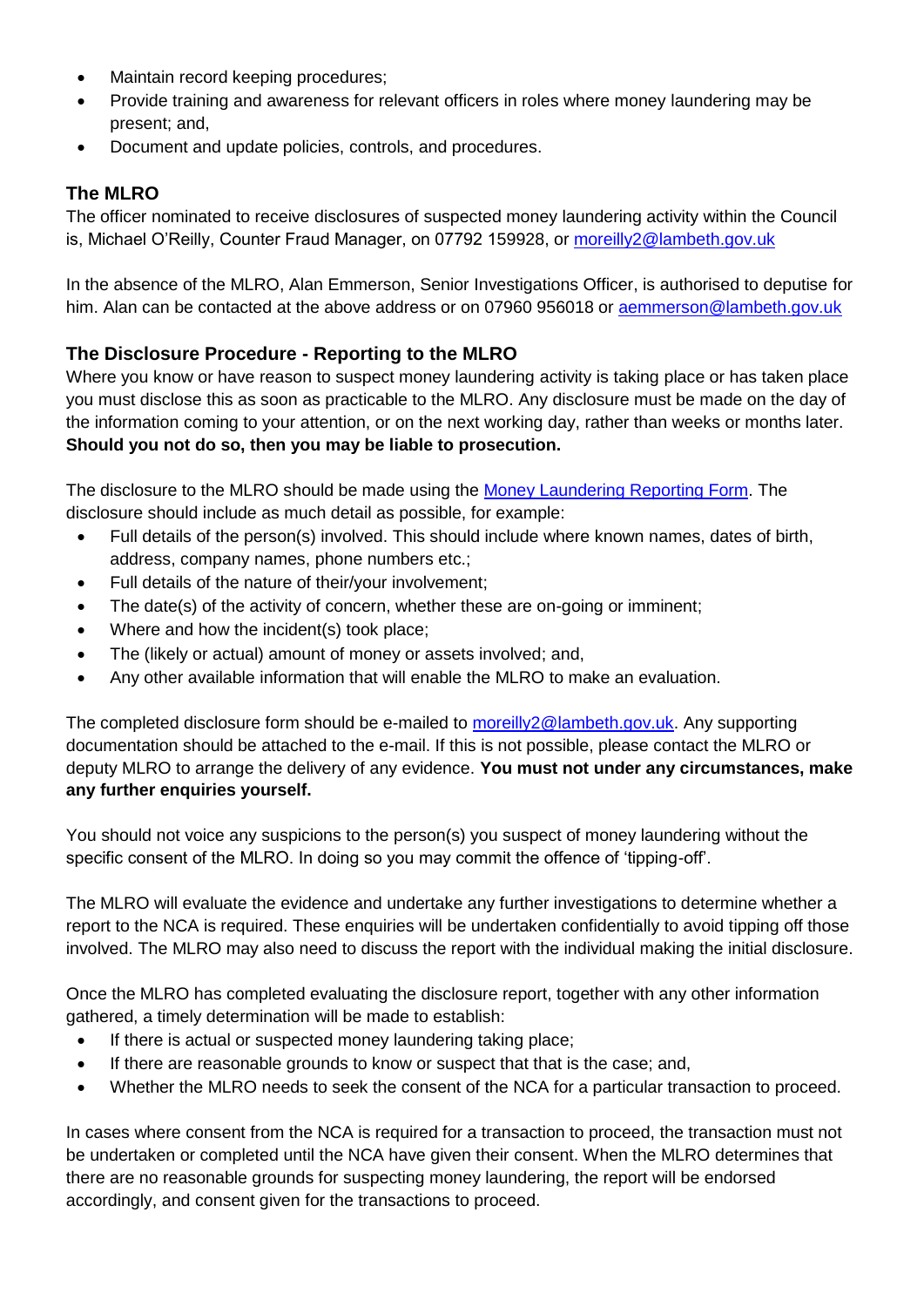The MLRO shall retain in a confidential file all disclosure reports received, together with all reports made to the NCA. These reports shall be retained for a minimum of five years.

# **Customer due diligence (CDD)**

The Council does undertake activities that may be considered, under the Money Laundering Regulations, to be regulated, however it does not undertake these activities by way of business, and therefore would not normally be expected to undertake CDD in respect of any clients to whom it provides these services. The types of services subject to CDD are those carried out by:

- Estate Agents;
- Casinos;
- Independent legal professionals;
- Auditors, insolvency practitioners, external accountants, and tax advisers;
- Credit institutions;
- Financial institutions;
- Trust or company service providers; and,
- High value dealers.

It is good practice that wherever the Council does participate in such activities with a third party then CDD checks should be actioned before the establishment of a relationship/transaction with the third party. For instance:

- Confirming the identity of the client via documentation, data or information obtained from a reliable and independent source, e.g., passport, and/or position within an organisation, where appropriate;
- Obtaining confirmation from Companies House as to the registration details of the Company and details of the Company business;
- Seeking electronic verification, e.g., performing credit checks;
- Obtaining confirmation to regulated industries bodies (e.g., in the case of accountants, checking to CCAB certified bodies);
- Requesting copies of financial statements;
- Requesting details of interests and beneficial ownerships with reference to the latter this is any individual who holds more than 25% of the shares, voting rights or interest in a company, partnership, or trust; and,
- Obtaining information on the purpose and intended nature of the business relationship.

It is important to remember that any checks undertaken should remain proportionate to the risks of the individual business and the relationship.

In some circumstances enhanced CDD must be carried out such as where:

- The customer has not been physically present for identification:
- The customer is a politically exposed person, that is an individual who at any time in the previous year has held a prominent public function outside of the UK or international institution/body, this also includes their immediate family members or close associates, including holders of prominent political functions; and,
- The customer is not the beneficial owner a beneficial owner is any individual who holds more than 25% of the shares, voting rights or interest in a company, partnership, or trust.

The enhanced CDD measures for customers who are not physically present and other higher risk situations include:

- Obtaining further information to establish the customer's identity;
- Applying extra measures to check documents supplied by a credit or financial institution;
- Making sure that the first payment is made from an account that was opened with a credit institution in the customer's name; and,